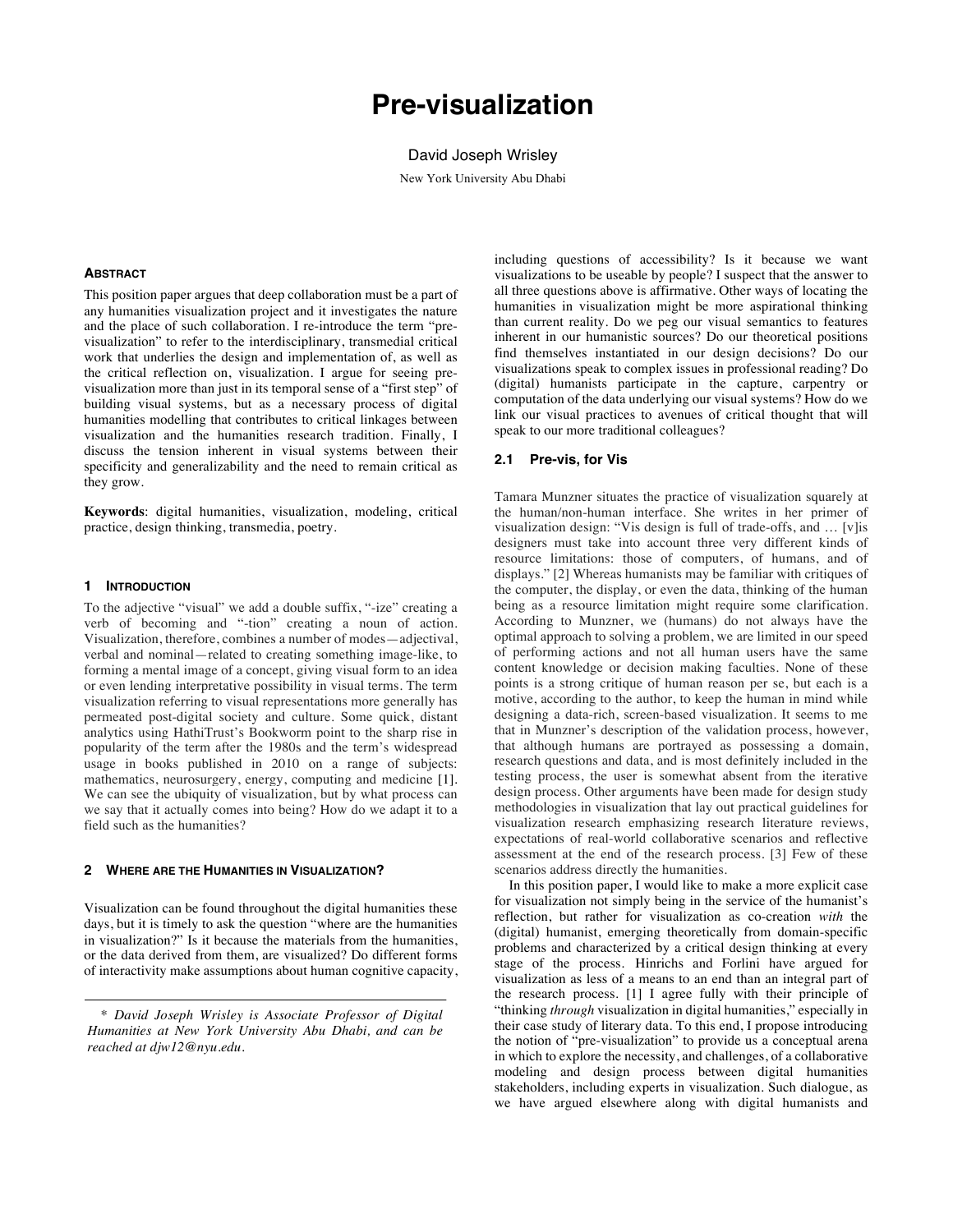software engineers, requires a deep collaboration and an understanding both the affordances and constraints, both the rigor and compromises of each discipline's conceptual vocabulary. [5] Pre-visualization, if we are to elaborate the concept fully, needs to draw upon the recent work on design-centered thinking in the digital humanities. [6]

Pre-visualization is, of course, not a neologism, but a term with a particular semantic trajectory that we need to acknowledge here. The term usually stands for a kind of staging of objects, or parts of a whole, before the final version of a representation is created, in particular when dealing with expensive or elaborate media that cannot easily be remade. It is used in the creation of real-world objects from custom dental implants to pre-manufacturing industrial design, often justified by the desire to assure that the creator's intention is carried out by the producer's implementation. In photography, pre-visualization is a realm of thought, of carefully studying of the object *before the exposure.* [7] In this respect, in a product-based media context, pre-visualization represents the thinking and studying carried out before the irreversible act of making.

The process of "pre-visualization" which I am suggesting we explore, of course, does only not refer to what is done before visualization. It does not jettison the design and prototyping steps in the early stages of research. It is also not a way of ensuring the integrity of concept in a manufacturing process. Finally, it does not distinguish firmly between creators and producers. Instead, it is a deliberate hack of the usual sense of word "pre-visualization" in that insists on a blurring of creative roles, underscoring reflexivity not before or after the design process, but throughout the research cycle.

Allow me to suggest other words bearing the prefix *–pre* (-prae, in Latin) that do not necessarily give the sense of something that happens before: "precept" (a principle that stands out in importance), "prelection" (reading out in public, that is, in front of a public), "pretext" (a reason that is front for another one) and "preface" (a part of a book that comes first, but in reality is written *post facto* to describe the process of writing the book). The prefix *pre-* in these cases points to the importance or prominence (i.e., the "frontedness") of something. Worldbuilding, storyboarding and 3D modeling of interactive environments for digital games or mixedreality filmmaking employ the term pre-visualization perhaps closer to this sense. [8, 9] "Worldbuilding is among the most fundamental rhetorical and communicative acts of speculative fiction" [10], writes Roine, by which I believe she means that discourse allows a world to come into being *that did not exist before*. Speculative fiction without a well-developed world would be entirely unsuccessful.

Pre-visualization looks beyond the first wave of digital humanities, characterized by specific applications of computing in the humanities, to embrace the second wave: "qualitative, interpretive, experiential, emotive, generative in character," focusing on humanities strong points, "attention to complexity, medium specificity, historical context, analytical depth, critique and interpretation." [11] Put very simply, instead of leading an abstract user through a process to a visual language that they don't know they don't know yet, the co-designers of humanities visualizations must work together not only to build visual analytics systems, or "knowledge generators" as they have been called in the humanities, but also to craft arguments about how and why they should do so in the first place. [12]

There is also a philosophical connection between a theory of previsualization and modeling in digital humanities for us to explore, but to do so would require more space than this short paper allows. Much thought has gone into the notion of modeling in digital humanities research as (1) a method of "[bringing] together disparate elements of heretofore distinct (but perhaps converging)

traditions" such as computing and the humanities and (2) an "iterative, perfective process [by which] an improved and improvingly explicit understanding of the modelled phenomenon arises." [13] Pre-visualization is, in other words, not a one-time thing, not simply a precondition for making an interactive visualization. It is also not simply a design reflection and writing stage. [3] Instead, pre-visualization is a palpable interweave between theory and practice, an articulation of methodology about creating humanities data and employing interface that allows us to link our work intentionally to the "epistemic culture of the humanities" and to bring our findings to the fore. [14]

## **2.2 A Digital-Humanist-In-The-Loop**

Human-in-the-loop approaches to computing in general use the power of human cognition to adjust the results obtained by a machine, and in visualization they take advantage "pattern detection properties of the human visual system in [one's] design." [2] In the case of visual analytics systems, they allow for quick glances into complex data for a variety of users and in a variety of use domains, with different levels and kinds of interaction. [15] It is possible, of course, to think of the user too late in the design process. Fred Gibbs and Trevor Owens argue, for the case of digital humanities tools creation, that designers do not focus enough on how they expect their tools to work for users, and that the "tool builders must consider themselves as entering into a social contract with tool users." [16] In other words, they seek cooperation for mutual benefit, and do this by organizing panel discussions and incorporating user experience feedback. The visualization literature is chock full of thoughtful reflection on how to inscribe the user into such visual systems. [3, 17, 18] Visual knowledge generators, Drucker reminds us, however, "have a dynamic, open-ended relation to what they can provoke" [12] and we have only just begun to think about how design and research in the humanities fit together. [6, 18, 19] The need for reflective writing that stands out in front of what we design, and what it "provokes" us to know, is urgent.

A real-life example is in order at this point. Let us consider an interdisciplinary research project born of a collaboration between two researchers, one in visualization and one in digital literary studies. Along with Stefan Jänicke, I have been pursuing research on text reuse and alignment in medieval French poetry. [20, 21] From the beginning of the collaboration, a literary perspective on the instability of orally-inflected poetry informed both the data and design decisions of our visual research. Such literary data exhibit multiple, overlapping complexities that we wanted to build into the system.



Figure 1: Our Visual System *iteal*, Comparing Versions of the *Chanson de Roland*.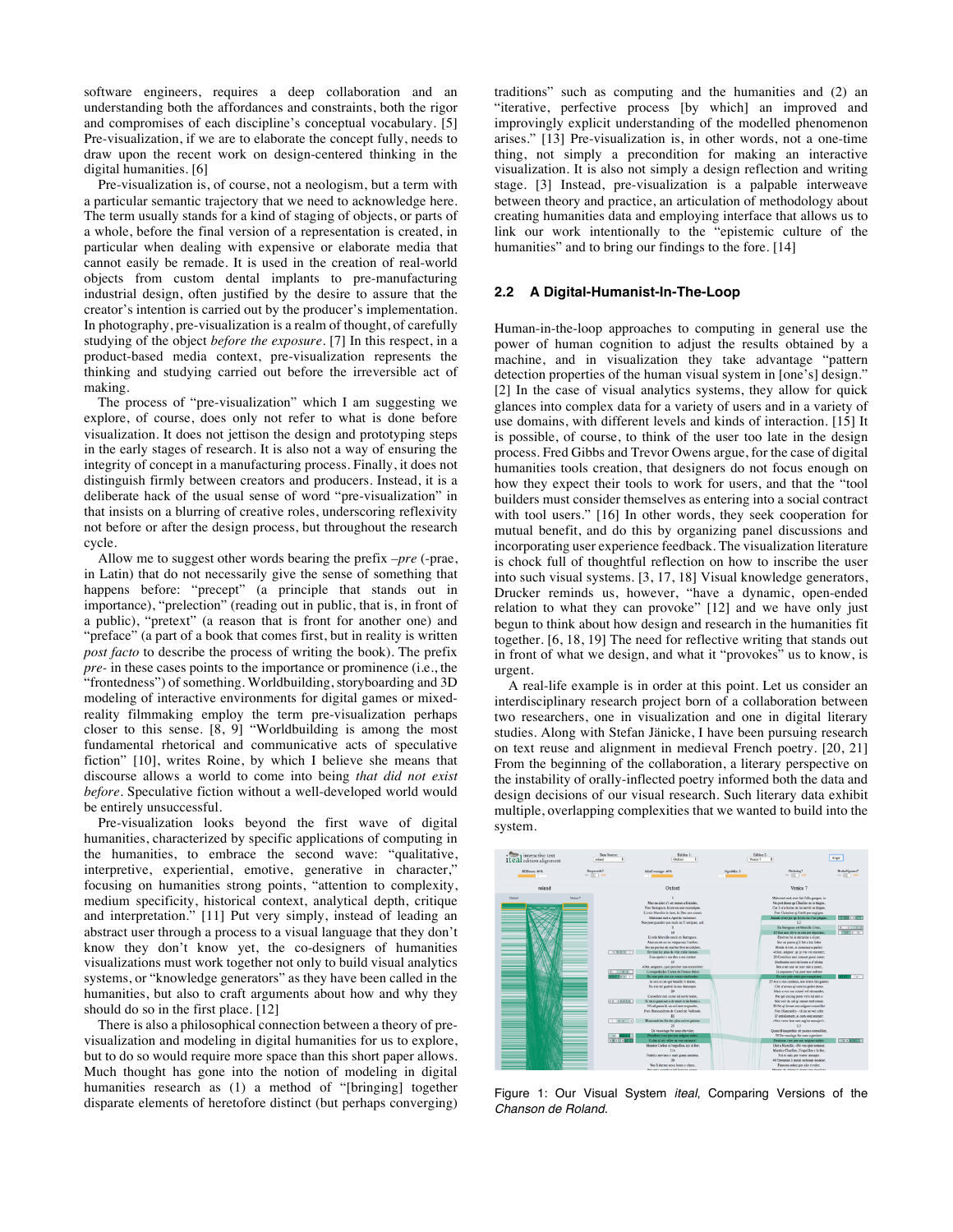How can we nuance the notion of intertextuality by combining three scales of reading on the screen at once (micro, meso and macro)? How can stream graphs overlap in an intuitive fashion for a comparison of two textual versions? For three or more? Can we visually represent common passages in a language marked by significant orthographic instability? If alignment varies across texts along a spectrum of similiarity and difference, what properties of color should be used to mark the relevant importance of the detected phenomena? How might scoring of computationally derived alignments depend on the particular opinion of a scholar? What kinds of screen behavior can allow us to assert alignment? How much interaction is enough? How much is superfluous? Obviously, not all theory can be instantiated in practice, but textual critical work in the digital age has become, as Pramod Nayar argues, implicitly transmedial, since it adapts material "*from* and *about* literary texts" within its new visual modes. [22] The blend of deep knowledge of the sources at hand and matching of characteristics of the literary text with elements of the visual design lend the visualization in Figure 1 a concise and powerful, heuristic quality. We might compare visual design to the age-old practice rhetoric: visual cues on the screen are similar to flourish in discourse: just enough to produce an effect, not too much to be confusing.

Despite requests from domain specialists to adapt our visual system for interoperability with other digital humanities tools and standards (e.g. TEI XML texts) as well as to develop it as a product for all to use, I do not think of our experiences in visualization as finished. Far from it. They can perhaps be made into a stable, generalizable product someday, but at the moment, I prefer the process of theorizing different visual systems, implementing and optimizing them for specific forms of expert-centered reading, as well as publishing both about them and the expanding knowledge of the corpora that the systems afford us. Our thinking about these medieval textual data are evolving as both our data and our systems expand.

### **2.3 DH for Vis**

David Berry discusses visualization in the context of the "plethora of computational devices that facilitate the colonization of code into the lifeworld," by which he means self-tracking devices or the corporatized recording of our post-digital lives and the generalized graphs and maps that they produce. [23] Such ubiquitous analytics allow us to check the weather trends, to monitor our REM-sleep patterns or even to track the engagement with our posts on social media. Data visualization, from his perspective, is viewed as highly problematic, indissociable from the modes of data collection. His characterization of visualization sits outside of the paradigm of user-centered design we have discussed above. While some have argued that we must remain vigilant that such analytics in the humanities do not distort our view of the sources we study and that their hidden algorithms do not takeover human critical thought [24], I would argue that there is a difference between visualized live streams of self-quantification data and carefully modeled, critically built humanities datasets that we visualize in full cognizance of the underlying assumptions of any translation to the screen. In this respect, the reflective, participatory co-design that I propose in this position paper, what I have called "pre-visualization," is coterminous with the domain of data literacy, a required element of critical pedagogy and reflective practice of our era.

As the humanities continue to engage with new media, there is all the more reason to see visualization as a continuum of types, to build one-off "sandcastle" visualizations [3] or visual systems that intentionally expose their situatedness and algorithmic assumptions, as feminist perspectives on visualization encourage.

[25] Unlike the corporate visualization criticized above for its "anytime, anywhere" approach, critical visualization has both a time and a place. This means maintaining some resistance to stable, transferable visual systems that generalize and hide such assumptions, potentially reifying the collapse of the digital and real worlds, what media theorists have called the "new aesthetic." [26, 27] Complex, provocative visual rhetorics—that require specialized literacies of expert readers to interpret—need to be cultivated that resist such a collapse. The pre-visualization agenda outlined here aims to do just that. An important distinction that allows us to contrast more general forms of visualization of the sort mentioned above with those co-crafted through reflective digital humanities is that of visualization for "professional reading." [29] Finally, as scholars in the humanities become more accustomed to the digital, visual turn, we may rely less on the notion of visualizing for the "traditional" scholar. As those interested in what the humanities have to offer visualization, we may have to turn our attention to needed visual literacies to make sure our understanding of the visual remains critical.

#### **3 CONCLUSION**

The purpose of purposefully hijacking the notion of previsualization in this position paper has been to suggest a process (1) for cross-fertilization between the content knowledge of the humanities and the evolving semantics of visualization and (2) for grounding our visualization practice in recognizable methodological concerns so that we can communicate the findings of domain-specific humanities visualization to the kinds of publics that expert readers usually address. Ultimately, the study of digital humanities needs to incorporate more visual literacy, not only for their input into visual design of data, but perhaps also for the creation of new data as well. One might advocate for adding classics of visual design and design thinking to the digital humanities syllabus as well as for promoting interdisciplinary dialogue about data structures. [29] Instead of the real-world examples of pre-visualization for commercial product development context mentioned above, the notion of pre-visualization I have laid out in a humanities context does not contribute to the profitability or sustainability of a product, but rather it increases the persuasive capacity that visualization lends research in a discursive world, a world of argument. In this respect, critical, interdisciplinary design contributes to visual systems that like rhetoric, provide heuristics, facilitating the identification of details that might lead to construction of new knowledge.

#### **REFERENCES**

- [1] "Visualization." HathiTrust BookWorm, http://bookworm.htrc.illinois.edu/.
- [2] Tamara Munzner. *Visualization Analysis and Design*. CRC Press, 2015.
- [3] Michael Sedlmair, Miriah Meyer and Tamara Munzner. Design Study Methodology: Reflections from the Trenches and the Stacks. In *IEEE Trans. Visualization and Computer Graphics* (Proc. InfoVis), volume 18, number 12, pages 2431-2440, 2012.
- [4] Uta Hinrichs and Stefania Forlini. In Defense of Sandcastles: Research Thinking through Visualization in DH, *Proceedings of DH2017* (Montreal, 8-11 August 2017).
- [5] Randa El Khatib, David Joseph Wrisley, Shady Elbassuoni, Mohamad Jaber, Julia El Zini. Prototyping Across the Disciplines. In *Digital Studies / Le champ numérique* (forthcoming).